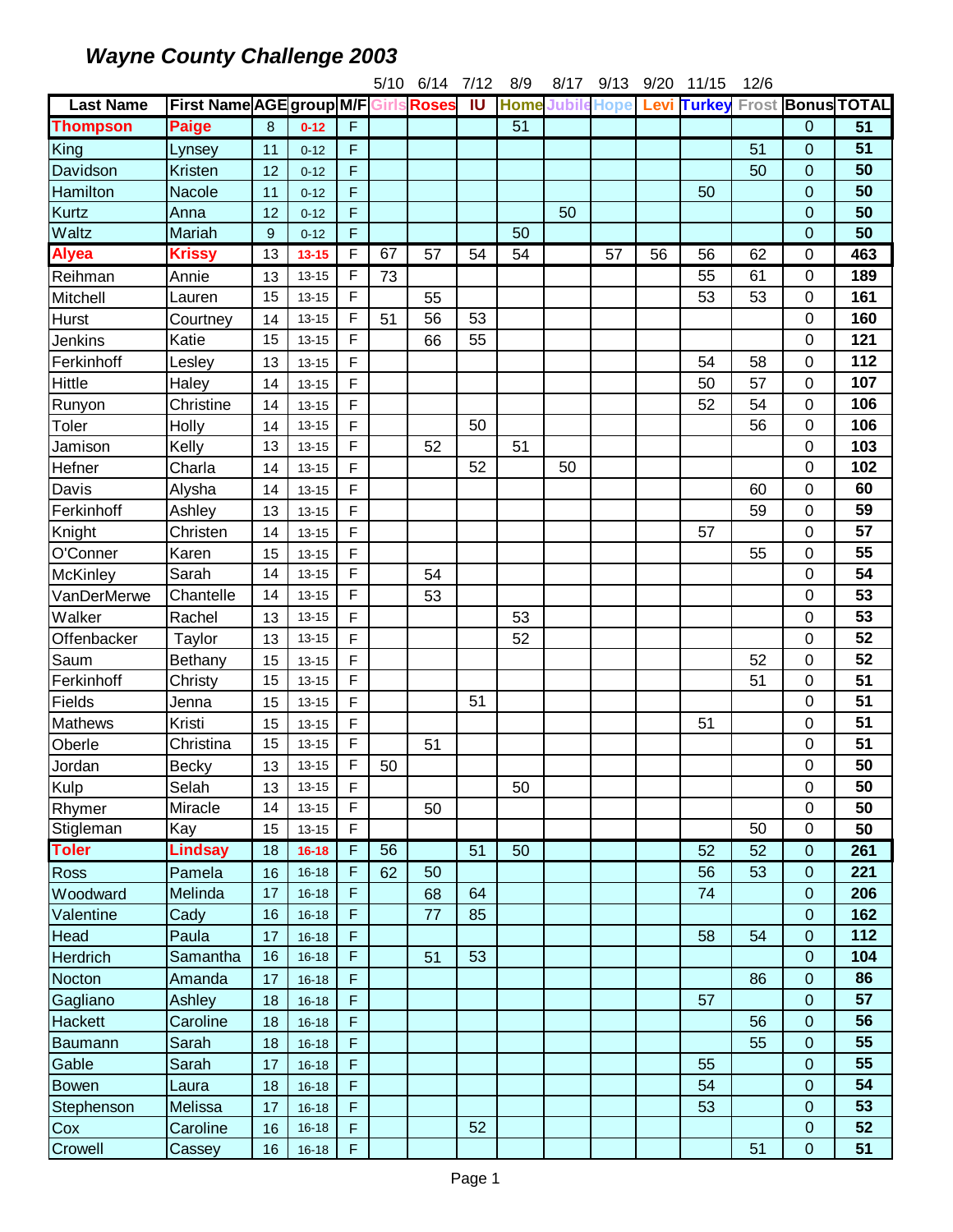| F<br>51<br>51<br>Mary<br>0<br>17<br>$16 - 18$<br>F<br>50<br>Jennifer<br>$\Omega$<br>$16 - 18$<br>50<br>18<br>50<br>Emily<br>F<br>50<br>0<br>17<br>$16 - 18$<br>F<br>50<br>$\mathbf 0$<br>Heather<br>50<br>17<br>$16 - 18$<br>Moore<br>F<br>50<br>50<br>0<br>Lindsay<br>16<br>$16 - 18$<br><b>Clinton</b><br>Anne<br>F<br>105<br>204<br>20<br>99<br>0<br>19-24<br>201<br>Metzger<br>Rachel<br>19-24<br>F<br>50<br>50<br>51<br>50<br>0<br>19<br>F<br>Kendall<br>52<br>53<br>158<br>21<br>53<br>0<br>Shannon<br>19-24<br>F<br>111<br>Robinson<br>Nicole<br>111<br>0<br>21<br>19-24<br>F<br><b>Burgess</b><br>Sarah<br>55<br>52<br>107<br>22<br>0<br>19-24<br>F<br>Eilar<br>53<br>51<br>0<br>Stephaine<br>104<br>20<br>19-24<br>Reynolds<br>F<br>51<br>Kate<br>52<br>103<br>19-24<br>0<br>19<br>Lindsay<br>Adair<br>F<br>0<br>99<br>99<br>20<br>19-24<br>Griffith<br>F<br>20<br>86<br>19-24<br>86<br>0<br>Heather<br>Fields<br>F<br>54<br>Kari<br>19-24<br>54<br>0<br>19<br>Willis<br>$\overline{54}$<br>F<br>54<br>Beccah<br>0<br>21<br>19-24<br>Carpenter<br>Misti<br>F<br>53<br>0<br>53<br>20<br>19-24<br>Sandoval<br>$\overline{53}$<br>F<br>53<br>0<br>Natalie<br>22<br>19-24<br>Sievers<br>F<br>53<br>Kristina<br>23<br>19-24<br>53<br>0<br>Short<br>$\overline{52}$<br>F<br>19<br>52<br>0<br>Jenny<br>19-24<br>F<br><b>Stokes</b><br>$\overline{52}$<br>Kelli<br>23<br>52<br>0<br>19-24<br>Wurster<br>F<br>52<br>0<br>52<br><b>Stacey</b><br>19<br>19-24<br>$\overline{51}$<br><b>Ballard</b><br>Katherine<br>F<br>51<br>0<br>23<br>19-24<br>Kutter<br>F<br>51<br>51<br>Susie<br>19-24<br>0<br>20<br>Riddle<br>51<br>Arin<br>F<br>51<br>19-24<br>0<br>21<br>Dickerson<br>F<br>50<br>Sylvia<br>50<br>0<br>24<br>19-24<br>Edinger<br>$\overline{50}$<br>F<br>50<br>19<br>19-24<br>0<br>Kerensa<br>Mack<br>F<br>50<br>Melissa<br>50<br>22<br>19-24<br>0<br>Sargent<br>F<br>50<br>22<br>50<br>Deanna<br>19-24<br>0<br><b>Clark</b><br>50<br>Gina<br>25<br>F<br>151<br>$25 - 29$<br>51<br>0<br>50<br>$\mathbf 0$<br>110<br>Hoeflinger<br>Kelli<br>56<br>54<br>F<br>25<br>25-29<br><b>Tabor</b><br>Kristina<br>F<br>57<br>51<br>0<br>108<br>25<br>$25 - 29$<br>$\overline{52}$<br>55<br>George<br>F<br>0<br>Sarah<br>26<br>107<br>25-29<br><b>Dafler</b><br>53<br>50<br>0<br>103<br>Michelle<br>F<br>25<br>25-29<br>Kinsey<br>Jodie<br>F<br>61<br>$25 - 29$<br>0<br>61<br>29<br>Smiley<br>F<br>54<br>0<br>Jessica<br>54<br>26<br>25-29<br>Smith<br>F<br>54<br>54<br>Rebecca<br>25-29<br>0<br>25<br>Beatty<br>$\overline{53}$<br>F<br>Elise<br>53<br>0<br>26<br>25-29<br><b>McDivitt</b><br>F<br>53<br>53<br>Alissa<br>0<br>26<br>25-29<br>Fitzgibbons<br>F<br>52<br>52<br>$\overline{0}$<br>Heather<br>25<br>$25 - 29$<br>F<br>52<br>$\overline{0}$<br>52<br>Melissa<br>29<br>$25 - 29$<br>Wissel<br>F<br>52<br>$25 - 29$<br>52<br>0<br>Anne<br>27<br>Berry<br>F<br>51<br>$\overline{0}$<br>51<br>Katie<br>25<br>$25 - 29$<br>Lewis<br>F<br>51<br>51<br>Jennifer<br>27<br>0<br>25-29<br>Zinkan<br>51<br>Mary<br>F<br>51<br>0<br>27<br>25-29<br>F<br>Christa<br>50<br>25<br>$25 - 29$<br>50<br>0<br>Gillian<br>50<br>0<br>F<br>50<br>25<br>$25 - 29$<br>F<br>50<br>Sue<br>26<br>$25 - 29$<br>0<br>50<br>50<br>F<br>52<br>51<br>50<br>50<br>50<br>50<br>50<br>0<br>403<br><b>Stephanie</b><br>32<br>30-34<br>Dolehanty<br>F<br>50<br>52<br>Cherie<br>53<br>200<br>30-34<br>45<br>0<br>34<br>Munn<br>Melanie<br>F<br>30-34<br>52<br>54<br>30<br>0<br>106<br>F<br>Tammy<br>59<br>0<br>59<br>31<br>30-34<br>F | <b>Last Name</b>      | <b>First Name AGE group M/F Girls Roses</b> |    |           |  | <b>IU</b> |  |  |    |   | Home Jubile Hope Levi Turkey Frost Bonus TOTAL |
|-------------------------------------------------------------------------------------------------------------------------------------------------------------------------------------------------------------------------------------------------------------------------------------------------------------------------------------------------------------------------------------------------------------------------------------------------------------------------------------------------------------------------------------------------------------------------------------------------------------------------------------------------------------------------------------------------------------------------------------------------------------------------------------------------------------------------------------------------------------------------------------------------------------------------------------------------------------------------------------------------------------------------------------------------------------------------------------------------------------------------------------------------------------------------------------------------------------------------------------------------------------------------------------------------------------------------------------------------------------------------------------------------------------------------------------------------------------------------------------------------------------------------------------------------------------------------------------------------------------------------------------------------------------------------------------------------------------------------------------------------------------------------------------------------------------------------------------------------------------------------------------------------------------------------------------------------------------------------------------------------------------------------------------------------------------------------------------------------------------------------------------------------------------------------------------------------------------------------------------------------------------------------------------------------------------------------------------------------------------------------------------------------------------------------------------------------------------------------------------------------------------------------------------------------------------------------------------------------------------------------------------------------------------------------------------------------------------------------------------------------------------------------------------------------------------------------------------------------------------------------------------------------------------------------------------------------------------------------------------------------------------------------------------------------------------------------------------------------------------------------------------------------------------------------------------------------------------------------------------------------------------------------------------------------------------------------------------------------------------------------------------------------------------------------------------------------------------------------------------------------------|-----------------------|---------------------------------------------|----|-----------|--|-----------|--|--|----|---|------------------------------------------------|
|                                                                                                                                                                                                                                                                                                                                                                                                                                                                                                                                                                                                                                                                                                                                                                                                                                                                                                                                                                                                                                                                                                                                                                                                                                                                                                                                                                                                                                                                                                                                                                                                                                                                                                                                                                                                                                                                                                                                                                                                                                                                                                                                                                                                                                                                                                                                                                                                                                                                                                                                                                                                                                                                                                                                                                                                                                                                                                                                                                                                                                                                                                                                                                                                                                                                                                                                                                                                                                                                                                       | Kelly                 |                                             |    |           |  |           |  |  |    |   |                                                |
|                                                                                                                                                                                                                                                                                                                                                                                                                                                                                                                                                                                                                                                                                                                                                                                                                                                                                                                                                                                                                                                                                                                                                                                                                                                                                                                                                                                                                                                                                                                                                                                                                                                                                                                                                                                                                                                                                                                                                                                                                                                                                                                                                                                                                                                                                                                                                                                                                                                                                                                                                                                                                                                                                                                                                                                                                                                                                                                                                                                                                                                                                                                                                                                                                                                                                                                                                                                                                                                                                                       | Andrews               |                                             |    |           |  |           |  |  |    |   |                                                |
|                                                                                                                                                                                                                                                                                                                                                                                                                                                                                                                                                                                                                                                                                                                                                                                                                                                                                                                                                                                                                                                                                                                                                                                                                                                                                                                                                                                                                                                                                                                                                                                                                                                                                                                                                                                                                                                                                                                                                                                                                                                                                                                                                                                                                                                                                                                                                                                                                                                                                                                                                                                                                                                                                                                                                                                                                                                                                                                                                                                                                                                                                                                                                                                                                                                                                                                                                                                                                                                                                                       | Carson                |                                             |    |           |  |           |  |  |    |   |                                                |
|                                                                                                                                                                                                                                                                                                                                                                                                                                                                                                                                                                                                                                                                                                                                                                                                                                                                                                                                                                                                                                                                                                                                                                                                                                                                                                                                                                                                                                                                                                                                                                                                                                                                                                                                                                                                                                                                                                                                                                                                                                                                                                                                                                                                                                                                                                                                                                                                                                                                                                                                                                                                                                                                                                                                                                                                                                                                                                                                                                                                                                                                                                                                                                                                                                                                                                                                                                                                                                                                                                       | Johnson               |                                             |    |           |  |           |  |  |    |   |                                                |
|                                                                                                                                                                                                                                                                                                                                                                                                                                                                                                                                                                                                                                                                                                                                                                                                                                                                                                                                                                                                                                                                                                                                                                                                                                                                                                                                                                                                                                                                                                                                                                                                                                                                                                                                                                                                                                                                                                                                                                                                                                                                                                                                                                                                                                                                                                                                                                                                                                                                                                                                                                                                                                                                                                                                                                                                                                                                                                                                                                                                                                                                                                                                                                                                                                                                                                                                                                                                                                                                                                       |                       |                                             |    |           |  |           |  |  |    |   |                                                |
|                                                                                                                                                                                                                                                                                                                                                                                                                                                                                                                                                                                                                                                                                                                                                                                                                                                                                                                                                                                                                                                                                                                                                                                                                                                                                                                                                                                                                                                                                                                                                                                                                                                                                                                                                                                                                                                                                                                                                                                                                                                                                                                                                                                                                                                                                                                                                                                                                                                                                                                                                                                                                                                                                                                                                                                                                                                                                                                                                                                                                                                                                                                                                                                                                                                                                                                                                                                                                                                                                                       |                       |                                             |    |           |  |           |  |  |    |   |                                                |
|                                                                                                                                                                                                                                                                                                                                                                                                                                                                                                                                                                                                                                                                                                                                                                                                                                                                                                                                                                                                                                                                                                                                                                                                                                                                                                                                                                                                                                                                                                                                                                                                                                                                                                                                                                                                                                                                                                                                                                                                                                                                                                                                                                                                                                                                                                                                                                                                                                                                                                                                                                                                                                                                                                                                                                                                                                                                                                                                                                                                                                                                                                                                                                                                                                                                                                                                                                                                                                                                                                       |                       |                                             |    |           |  |           |  |  |    |   |                                                |
|                                                                                                                                                                                                                                                                                                                                                                                                                                                                                                                                                                                                                                                                                                                                                                                                                                                                                                                                                                                                                                                                                                                                                                                                                                                                                                                                                                                                                                                                                                                                                                                                                                                                                                                                                                                                                                                                                                                                                                                                                                                                                                                                                                                                                                                                                                                                                                                                                                                                                                                                                                                                                                                                                                                                                                                                                                                                                                                                                                                                                                                                                                                                                                                                                                                                                                                                                                                                                                                                                                       |                       |                                             |    |           |  |           |  |  |    |   |                                                |
|                                                                                                                                                                                                                                                                                                                                                                                                                                                                                                                                                                                                                                                                                                                                                                                                                                                                                                                                                                                                                                                                                                                                                                                                                                                                                                                                                                                                                                                                                                                                                                                                                                                                                                                                                                                                                                                                                                                                                                                                                                                                                                                                                                                                                                                                                                                                                                                                                                                                                                                                                                                                                                                                                                                                                                                                                                                                                                                                                                                                                                                                                                                                                                                                                                                                                                                                                                                                                                                                                                       |                       |                                             |    |           |  |           |  |  |    |   |                                                |
|                                                                                                                                                                                                                                                                                                                                                                                                                                                                                                                                                                                                                                                                                                                                                                                                                                                                                                                                                                                                                                                                                                                                                                                                                                                                                                                                                                                                                                                                                                                                                                                                                                                                                                                                                                                                                                                                                                                                                                                                                                                                                                                                                                                                                                                                                                                                                                                                                                                                                                                                                                                                                                                                                                                                                                                                                                                                                                                                                                                                                                                                                                                                                                                                                                                                                                                                                                                                                                                                                                       |                       |                                             |    |           |  |           |  |  |    |   |                                                |
|                                                                                                                                                                                                                                                                                                                                                                                                                                                                                                                                                                                                                                                                                                                                                                                                                                                                                                                                                                                                                                                                                                                                                                                                                                                                                                                                                                                                                                                                                                                                                                                                                                                                                                                                                                                                                                                                                                                                                                                                                                                                                                                                                                                                                                                                                                                                                                                                                                                                                                                                                                                                                                                                                                                                                                                                                                                                                                                                                                                                                                                                                                                                                                                                                                                                                                                                                                                                                                                                                                       |                       |                                             |    |           |  |           |  |  |    |   |                                                |
|                                                                                                                                                                                                                                                                                                                                                                                                                                                                                                                                                                                                                                                                                                                                                                                                                                                                                                                                                                                                                                                                                                                                                                                                                                                                                                                                                                                                                                                                                                                                                                                                                                                                                                                                                                                                                                                                                                                                                                                                                                                                                                                                                                                                                                                                                                                                                                                                                                                                                                                                                                                                                                                                                                                                                                                                                                                                                                                                                                                                                                                                                                                                                                                                                                                                                                                                                                                                                                                                                                       |                       |                                             |    |           |  |           |  |  |    |   |                                                |
|                                                                                                                                                                                                                                                                                                                                                                                                                                                                                                                                                                                                                                                                                                                                                                                                                                                                                                                                                                                                                                                                                                                                                                                                                                                                                                                                                                                                                                                                                                                                                                                                                                                                                                                                                                                                                                                                                                                                                                                                                                                                                                                                                                                                                                                                                                                                                                                                                                                                                                                                                                                                                                                                                                                                                                                                                                                                                                                                                                                                                                                                                                                                                                                                                                                                                                                                                                                                                                                                                                       |                       |                                             |    |           |  |           |  |  |    |   |                                                |
|                                                                                                                                                                                                                                                                                                                                                                                                                                                                                                                                                                                                                                                                                                                                                                                                                                                                                                                                                                                                                                                                                                                                                                                                                                                                                                                                                                                                                                                                                                                                                                                                                                                                                                                                                                                                                                                                                                                                                                                                                                                                                                                                                                                                                                                                                                                                                                                                                                                                                                                                                                                                                                                                                                                                                                                                                                                                                                                                                                                                                                                                                                                                                                                                                                                                                                                                                                                                                                                                                                       |                       |                                             |    |           |  |           |  |  |    |   |                                                |
|                                                                                                                                                                                                                                                                                                                                                                                                                                                                                                                                                                                                                                                                                                                                                                                                                                                                                                                                                                                                                                                                                                                                                                                                                                                                                                                                                                                                                                                                                                                                                                                                                                                                                                                                                                                                                                                                                                                                                                                                                                                                                                                                                                                                                                                                                                                                                                                                                                                                                                                                                                                                                                                                                                                                                                                                                                                                                                                                                                                                                                                                                                                                                                                                                                                                                                                                                                                                                                                                                                       |                       |                                             |    |           |  |           |  |  |    |   |                                                |
|                                                                                                                                                                                                                                                                                                                                                                                                                                                                                                                                                                                                                                                                                                                                                                                                                                                                                                                                                                                                                                                                                                                                                                                                                                                                                                                                                                                                                                                                                                                                                                                                                                                                                                                                                                                                                                                                                                                                                                                                                                                                                                                                                                                                                                                                                                                                                                                                                                                                                                                                                                                                                                                                                                                                                                                                                                                                                                                                                                                                                                                                                                                                                                                                                                                                                                                                                                                                                                                                                                       |                       |                                             |    |           |  |           |  |  |    |   |                                                |
|                                                                                                                                                                                                                                                                                                                                                                                                                                                                                                                                                                                                                                                                                                                                                                                                                                                                                                                                                                                                                                                                                                                                                                                                                                                                                                                                                                                                                                                                                                                                                                                                                                                                                                                                                                                                                                                                                                                                                                                                                                                                                                                                                                                                                                                                                                                                                                                                                                                                                                                                                                                                                                                                                                                                                                                                                                                                                                                                                                                                                                                                                                                                                                                                                                                                                                                                                                                                                                                                                                       |                       |                                             |    |           |  |           |  |  |    |   |                                                |
|                                                                                                                                                                                                                                                                                                                                                                                                                                                                                                                                                                                                                                                                                                                                                                                                                                                                                                                                                                                                                                                                                                                                                                                                                                                                                                                                                                                                                                                                                                                                                                                                                                                                                                                                                                                                                                                                                                                                                                                                                                                                                                                                                                                                                                                                                                                                                                                                                                                                                                                                                                                                                                                                                                                                                                                                                                                                                                                                                                                                                                                                                                                                                                                                                                                                                                                                                                                                                                                                                                       |                       |                                             |    |           |  |           |  |  |    |   |                                                |
|                                                                                                                                                                                                                                                                                                                                                                                                                                                                                                                                                                                                                                                                                                                                                                                                                                                                                                                                                                                                                                                                                                                                                                                                                                                                                                                                                                                                                                                                                                                                                                                                                                                                                                                                                                                                                                                                                                                                                                                                                                                                                                                                                                                                                                                                                                                                                                                                                                                                                                                                                                                                                                                                                                                                                                                                                                                                                                                                                                                                                                                                                                                                                                                                                                                                                                                                                                                                                                                                                                       |                       |                                             |    |           |  |           |  |  |    |   |                                                |
|                                                                                                                                                                                                                                                                                                                                                                                                                                                                                                                                                                                                                                                                                                                                                                                                                                                                                                                                                                                                                                                                                                                                                                                                                                                                                                                                                                                                                                                                                                                                                                                                                                                                                                                                                                                                                                                                                                                                                                                                                                                                                                                                                                                                                                                                                                                                                                                                                                                                                                                                                                                                                                                                                                                                                                                                                                                                                                                                                                                                                                                                                                                                                                                                                                                                                                                                                                                                                                                                                                       |                       |                                             |    |           |  |           |  |  |    |   |                                                |
|                                                                                                                                                                                                                                                                                                                                                                                                                                                                                                                                                                                                                                                                                                                                                                                                                                                                                                                                                                                                                                                                                                                                                                                                                                                                                                                                                                                                                                                                                                                                                                                                                                                                                                                                                                                                                                                                                                                                                                                                                                                                                                                                                                                                                                                                                                                                                                                                                                                                                                                                                                                                                                                                                                                                                                                                                                                                                                                                                                                                                                                                                                                                                                                                                                                                                                                                                                                                                                                                                                       |                       |                                             |    |           |  |           |  |  |    |   |                                                |
|                                                                                                                                                                                                                                                                                                                                                                                                                                                                                                                                                                                                                                                                                                                                                                                                                                                                                                                                                                                                                                                                                                                                                                                                                                                                                                                                                                                                                                                                                                                                                                                                                                                                                                                                                                                                                                                                                                                                                                                                                                                                                                                                                                                                                                                                                                                                                                                                                                                                                                                                                                                                                                                                                                                                                                                                                                                                                                                                                                                                                                                                                                                                                                                                                                                                                                                                                                                                                                                                                                       |                       |                                             |    |           |  |           |  |  |    |   |                                                |
|                                                                                                                                                                                                                                                                                                                                                                                                                                                                                                                                                                                                                                                                                                                                                                                                                                                                                                                                                                                                                                                                                                                                                                                                                                                                                                                                                                                                                                                                                                                                                                                                                                                                                                                                                                                                                                                                                                                                                                                                                                                                                                                                                                                                                                                                                                                                                                                                                                                                                                                                                                                                                                                                                                                                                                                                                                                                                                                                                                                                                                                                                                                                                                                                                                                                                                                                                                                                                                                                                                       |                       |                                             |    |           |  |           |  |  |    |   |                                                |
|                                                                                                                                                                                                                                                                                                                                                                                                                                                                                                                                                                                                                                                                                                                                                                                                                                                                                                                                                                                                                                                                                                                                                                                                                                                                                                                                                                                                                                                                                                                                                                                                                                                                                                                                                                                                                                                                                                                                                                                                                                                                                                                                                                                                                                                                                                                                                                                                                                                                                                                                                                                                                                                                                                                                                                                                                                                                                                                                                                                                                                                                                                                                                                                                                                                                                                                                                                                                                                                                                                       |                       |                                             |    |           |  |           |  |  |    |   |                                                |
|                                                                                                                                                                                                                                                                                                                                                                                                                                                                                                                                                                                                                                                                                                                                                                                                                                                                                                                                                                                                                                                                                                                                                                                                                                                                                                                                                                                                                                                                                                                                                                                                                                                                                                                                                                                                                                                                                                                                                                                                                                                                                                                                                                                                                                                                                                                                                                                                                                                                                                                                                                                                                                                                                                                                                                                                                                                                                                                                                                                                                                                                                                                                                                                                                                                                                                                                                                                                                                                                                                       |                       |                                             |    |           |  |           |  |  |    |   |                                                |
|                                                                                                                                                                                                                                                                                                                                                                                                                                                                                                                                                                                                                                                                                                                                                                                                                                                                                                                                                                                                                                                                                                                                                                                                                                                                                                                                                                                                                                                                                                                                                                                                                                                                                                                                                                                                                                                                                                                                                                                                                                                                                                                                                                                                                                                                                                                                                                                                                                                                                                                                                                                                                                                                                                                                                                                                                                                                                                                                                                                                                                                                                                                                                                                                                                                                                                                                                                                                                                                                                                       |                       |                                             |    |           |  |           |  |  |    |   |                                                |
|                                                                                                                                                                                                                                                                                                                                                                                                                                                                                                                                                                                                                                                                                                                                                                                                                                                                                                                                                                                                                                                                                                                                                                                                                                                                                                                                                                                                                                                                                                                                                                                                                                                                                                                                                                                                                                                                                                                                                                                                                                                                                                                                                                                                                                                                                                                                                                                                                                                                                                                                                                                                                                                                                                                                                                                                                                                                                                                                                                                                                                                                                                                                                                                                                                                                                                                                                                                                                                                                                                       |                       |                                             |    |           |  |           |  |  |    |   |                                                |
|                                                                                                                                                                                                                                                                                                                                                                                                                                                                                                                                                                                                                                                                                                                                                                                                                                                                                                                                                                                                                                                                                                                                                                                                                                                                                                                                                                                                                                                                                                                                                                                                                                                                                                                                                                                                                                                                                                                                                                                                                                                                                                                                                                                                                                                                                                                                                                                                                                                                                                                                                                                                                                                                                                                                                                                                                                                                                                                                                                                                                                                                                                                                                                                                                                                                                                                                                                                                                                                                                                       |                       |                                             |    |           |  |           |  |  |    |   |                                                |
|                                                                                                                                                                                                                                                                                                                                                                                                                                                                                                                                                                                                                                                                                                                                                                                                                                                                                                                                                                                                                                                                                                                                                                                                                                                                                                                                                                                                                                                                                                                                                                                                                                                                                                                                                                                                                                                                                                                                                                                                                                                                                                                                                                                                                                                                                                                                                                                                                                                                                                                                                                                                                                                                                                                                                                                                                                                                                                                                                                                                                                                                                                                                                                                                                                                                                                                                                                                                                                                                                                       |                       |                                             |    |           |  |           |  |  |    |   |                                                |
|                                                                                                                                                                                                                                                                                                                                                                                                                                                                                                                                                                                                                                                                                                                                                                                                                                                                                                                                                                                                                                                                                                                                                                                                                                                                                                                                                                                                                                                                                                                                                                                                                                                                                                                                                                                                                                                                                                                                                                                                                                                                                                                                                                                                                                                                                                                                                                                                                                                                                                                                                                                                                                                                                                                                                                                                                                                                                                                                                                                                                                                                                                                                                                                                                                                                                                                                                                                                                                                                                                       |                       |                                             |    |           |  |           |  |  |    |   |                                                |
|                                                                                                                                                                                                                                                                                                                                                                                                                                                                                                                                                                                                                                                                                                                                                                                                                                                                                                                                                                                                                                                                                                                                                                                                                                                                                                                                                                                                                                                                                                                                                                                                                                                                                                                                                                                                                                                                                                                                                                                                                                                                                                                                                                                                                                                                                                                                                                                                                                                                                                                                                                                                                                                                                                                                                                                                                                                                                                                                                                                                                                                                                                                                                                                                                                                                                                                                                                                                                                                                                                       |                       |                                             |    |           |  |           |  |  |    |   |                                                |
|                                                                                                                                                                                                                                                                                                                                                                                                                                                                                                                                                                                                                                                                                                                                                                                                                                                                                                                                                                                                                                                                                                                                                                                                                                                                                                                                                                                                                                                                                                                                                                                                                                                                                                                                                                                                                                                                                                                                                                                                                                                                                                                                                                                                                                                                                                                                                                                                                                                                                                                                                                                                                                                                                                                                                                                                                                                                                                                                                                                                                                                                                                                                                                                                                                                                                                                                                                                                                                                                                                       |                       |                                             |    |           |  |           |  |  |    |   |                                                |
|                                                                                                                                                                                                                                                                                                                                                                                                                                                                                                                                                                                                                                                                                                                                                                                                                                                                                                                                                                                                                                                                                                                                                                                                                                                                                                                                                                                                                                                                                                                                                                                                                                                                                                                                                                                                                                                                                                                                                                                                                                                                                                                                                                                                                                                                                                                                                                                                                                                                                                                                                                                                                                                                                                                                                                                                                                                                                                                                                                                                                                                                                                                                                                                                                                                                                                                                                                                                                                                                                                       |                       |                                             |    |           |  |           |  |  |    |   |                                                |
|                                                                                                                                                                                                                                                                                                                                                                                                                                                                                                                                                                                                                                                                                                                                                                                                                                                                                                                                                                                                                                                                                                                                                                                                                                                                                                                                                                                                                                                                                                                                                                                                                                                                                                                                                                                                                                                                                                                                                                                                                                                                                                                                                                                                                                                                                                                                                                                                                                                                                                                                                                                                                                                                                                                                                                                                                                                                                                                                                                                                                                                                                                                                                                                                                                                                                                                                                                                                                                                                                                       |                       |                                             |    |           |  |           |  |  |    |   |                                                |
|                                                                                                                                                                                                                                                                                                                                                                                                                                                                                                                                                                                                                                                                                                                                                                                                                                                                                                                                                                                                                                                                                                                                                                                                                                                                                                                                                                                                                                                                                                                                                                                                                                                                                                                                                                                                                                                                                                                                                                                                                                                                                                                                                                                                                                                                                                                                                                                                                                                                                                                                                                                                                                                                                                                                                                                                                                                                                                                                                                                                                                                                                                                                                                                                                                                                                                                                                                                                                                                                                                       |                       |                                             |    |           |  |           |  |  |    |   |                                                |
|                                                                                                                                                                                                                                                                                                                                                                                                                                                                                                                                                                                                                                                                                                                                                                                                                                                                                                                                                                                                                                                                                                                                                                                                                                                                                                                                                                                                                                                                                                                                                                                                                                                                                                                                                                                                                                                                                                                                                                                                                                                                                                                                                                                                                                                                                                                                                                                                                                                                                                                                                                                                                                                                                                                                                                                                                                                                                                                                                                                                                                                                                                                                                                                                                                                                                                                                                                                                                                                                                                       |                       |                                             |    |           |  |           |  |  |    |   |                                                |
|                                                                                                                                                                                                                                                                                                                                                                                                                                                                                                                                                                                                                                                                                                                                                                                                                                                                                                                                                                                                                                                                                                                                                                                                                                                                                                                                                                                                                                                                                                                                                                                                                                                                                                                                                                                                                                                                                                                                                                                                                                                                                                                                                                                                                                                                                                                                                                                                                                                                                                                                                                                                                                                                                                                                                                                                                                                                                                                                                                                                                                                                                                                                                                                                                                                                                                                                                                                                                                                                                                       |                       |                                             |    |           |  |           |  |  |    |   |                                                |
|                                                                                                                                                                                                                                                                                                                                                                                                                                                                                                                                                                                                                                                                                                                                                                                                                                                                                                                                                                                                                                                                                                                                                                                                                                                                                                                                                                                                                                                                                                                                                                                                                                                                                                                                                                                                                                                                                                                                                                                                                                                                                                                                                                                                                                                                                                                                                                                                                                                                                                                                                                                                                                                                                                                                                                                                                                                                                                                                                                                                                                                                                                                                                                                                                                                                                                                                                                                                                                                                                                       |                       |                                             |    |           |  |           |  |  |    |   |                                                |
|                                                                                                                                                                                                                                                                                                                                                                                                                                                                                                                                                                                                                                                                                                                                                                                                                                                                                                                                                                                                                                                                                                                                                                                                                                                                                                                                                                                                                                                                                                                                                                                                                                                                                                                                                                                                                                                                                                                                                                                                                                                                                                                                                                                                                                                                                                                                                                                                                                                                                                                                                                                                                                                                                                                                                                                                                                                                                                                                                                                                                                                                                                                                                                                                                                                                                                                                                                                                                                                                                                       |                       |                                             |    |           |  |           |  |  |    |   |                                                |
|                                                                                                                                                                                                                                                                                                                                                                                                                                                                                                                                                                                                                                                                                                                                                                                                                                                                                                                                                                                                                                                                                                                                                                                                                                                                                                                                                                                                                                                                                                                                                                                                                                                                                                                                                                                                                                                                                                                                                                                                                                                                                                                                                                                                                                                                                                                                                                                                                                                                                                                                                                                                                                                                                                                                                                                                                                                                                                                                                                                                                                                                                                                                                                                                                                                                                                                                                                                                                                                                                                       |                       |                                             |    |           |  |           |  |  |    |   |                                                |
|                                                                                                                                                                                                                                                                                                                                                                                                                                                                                                                                                                                                                                                                                                                                                                                                                                                                                                                                                                                                                                                                                                                                                                                                                                                                                                                                                                                                                                                                                                                                                                                                                                                                                                                                                                                                                                                                                                                                                                                                                                                                                                                                                                                                                                                                                                                                                                                                                                                                                                                                                                                                                                                                                                                                                                                                                                                                                                                                                                                                                                                                                                                                                                                                                                                                                                                                                                                                                                                                                                       | Ham                   |                                             |    |           |  |           |  |  |    |   |                                                |
|                                                                                                                                                                                                                                                                                                                                                                                                                                                                                                                                                                                                                                                                                                                                                                                                                                                                                                                                                                                                                                                                                                                                                                                                                                                                                                                                                                                                                                                                                                                                                                                                                                                                                                                                                                                                                                                                                                                                                                                                                                                                                                                                                                                                                                                                                                                                                                                                                                                                                                                                                                                                                                                                                                                                                                                                                                                                                                                                                                                                                                                                                                                                                                                                                                                                                                                                                                                                                                                                                                       |                       |                                             |    |           |  |           |  |  |    |   |                                                |
|                                                                                                                                                                                                                                                                                                                                                                                                                                                                                                                                                                                                                                                                                                                                                                                                                                                                                                                                                                                                                                                                                                                                                                                                                                                                                                                                                                                                                                                                                                                                                                                                                                                                                                                                                                                                                                                                                                                                                                                                                                                                                                                                                                                                                                                                                                                                                                                                                                                                                                                                                                                                                                                                                                                                                                                                                                                                                                                                                                                                                                                                                                                                                                                                                                                                                                                                                                                                                                                                                                       |                       |                                             |    |           |  |           |  |  |    |   |                                                |
|                                                                                                                                                                                                                                                                                                                                                                                                                                                                                                                                                                                                                                                                                                                                                                                                                                                                                                                                                                                                                                                                                                                                                                                                                                                                                                                                                                                                                                                                                                                                                                                                                                                                                                                                                                                                                                                                                                                                                                                                                                                                                                                                                                                                                                                                                                                                                                                                                                                                                                                                                                                                                                                                                                                                                                                                                                                                                                                                                                                                                                                                                                                                                                                                                                                                                                                                                                                                                                                                                                       |                       |                                             |    |           |  |           |  |  |    |   |                                                |
|                                                                                                                                                                                                                                                                                                                                                                                                                                                                                                                                                                                                                                                                                                                                                                                                                                                                                                                                                                                                                                                                                                                                                                                                                                                                                                                                                                                                                                                                                                                                                                                                                                                                                                                                                                                                                                                                                                                                                                                                                                                                                                                                                                                                                                                                                                                                                                                                                                                                                                                                                                                                                                                                                                                                                                                                                                                                                                                                                                                                                                                                                                                                                                                                                                                                                                                                                                                                                                                                                                       |                       |                                             |    |           |  |           |  |  |    |   |                                                |
|                                                                                                                                                                                                                                                                                                                                                                                                                                                                                                                                                                                                                                                                                                                                                                                                                                                                                                                                                                                                                                                                                                                                                                                                                                                                                                                                                                                                                                                                                                                                                                                                                                                                                                                                                                                                                                                                                                                                                                                                                                                                                                                                                                                                                                                                                                                                                                                                                                                                                                                                                                                                                                                                                                                                                                                                                                                                                                                                                                                                                                                                                                                                                                                                                                                                                                                                                                                                                                                                                                       | <b>Ellis</b>          |                                             |    |           |  |           |  |  |    |   |                                                |
|                                                                                                                                                                                                                                                                                                                                                                                                                                                                                                                                                                                                                                                                                                                                                                                                                                                                                                                                                                                                                                                                                                                                                                                                                                                                                                                                                                                                                                                                                                                                                                                                                                                                                                                                                                                                                                                                                                                                                                                                                                                                                                                                                                                                                                                                                                                                                                                                                                                                                                                                                                                                                                                                                                                                                                                                                                                                                                                                                                                                                                                                                                                                                                                                                                                                                                                                                                                                                                                                                                       | Lukes                 |                                             |    |           |  |           |  |  |    |   |                                                |
|                                                                                                                                                                                                                                                                                                                                                                                                                                                                                                                                                                                                                                                                                                                                                                                                                                                                                                                                                                                                                                                                                                                                                                                                                                                                                                                                                                                                                                                                                                                                                                                                                                                                                                                                                                                                                                                                                                                                                                                                                                                                                                                                                                                                                                                                                                                                                                                                                                                                                                                                                                                                                                                                                                                                                                                                                                                                                                                                                                                                                                                                                                                                                                                                                                                                                                                                                                                                                                                                                                       | Winterhalter          |                                             |    |           |  |           |  |  |    |   |                                                |
|                                                                                                                                                                                                                                                                                                                                                                                                                                                                                                                                                                                                                                                                                                                                                                                                                                                                                                                                                                                                                                                                                                                                                                                                                                                                                                                                                                                                                                                                                                                                                                                                                                                                                                                                                                                                                                                                                                                                                                                                                                                                                                                                                                                                                                                                                                                                                                                                                                                                                                                                                                                                                                                                                                                                                                                                                                                                                                                                                                                                                                                                                                                                                                                                                                                                                                                                                                                                                                                                                                       | <b>Hill-Alexander</b> |                                             |    |           |  |           |  |  |    |   |                                                |
|                                                                                                                                                                                                                                                                                                                                                                                                                                                                                                                                                                                                                                                                                                                                                                                                                                                                                                                                                                                                                                                                                                                                                                                                                                                                                                                                                                                                                                                                                                                                                                                                                                                                                                                                                                                                                                                                                                                                                                                                                                                                                                                                                                                                                                                                                                                                                                                                                                                                                                                                                                                                                                                                                                                                                                                                                                                                                                                                                                                                                                                                                                                                                                                                                                                                                                                                                                                                                                                                                                       |                       |                                             |    |           |  |           |  |  |    |   |                                                |
|                                                                                                                                                                                                                                                                                                                                                                                                                                                                                                                                                                                                                                                                                                                                                                                                                                                                                                                                                                                                                                                                                                                                                                                                                                                                                                                                                                                                                                                                                                                                                                                                                                                                                                                                                                                                                                                                                                                                                                                                                                                                                                                                                                                                                                                                                                                                                                                                                                                                                                                                                                                                                                                                                                                                                                                                                                                                                                                                                                                                                                                                                                                                                                                                                                                                                                                                                                                                                                                                                                       |                       |                                             |    |           |  |           |  |  |    |   |                                                |
|                                                                                                                                                                                                                                                                                                                                                                                                                                                                                                                                                                                                                                                                                                                                                                                                                                                                                                                                                                                                                                                                                                                                                                                                                                                                                                                                                                                                                                                                                                                                                                                                                                                                                                                                                                                                                                                                                                                                                                                                                                                                                                                                                                                                                                                                                                                                                                                                                                                                                                                                                                                                                                                                                                                                                                                                                                                                                                                                                                                                                                                                                                                                                                                                                                                                                                                                                                                                                                                                                                       | Root                  |                                             |    |           |  |           |  |  |    |   |                                                |
|                                                                                                                                                                                                                                                                                                                                                                                                                                                                                                                                                                                                                                                                                                                                                                                                                                                                                                                                                                                                                                                                                                                                                                                                                                                                                                                                                                                                                                                                                                                                                                                                                                                                                                                                                                                                                                                                                                                                                                                                                                                                                                                                                                                                                                                                                                                                                                                                                                                                                                                                                                                                                                                                                                                                                                                                                                                                                                                                                                                                                                                                                                                                                                                                                                                                                                                                                                                                                                                                                                       | <b>Bowers</b>         | Tracy                                       | 32 | $30 - 34$ |  |           |  |  | 55 | 0 | 55                                             |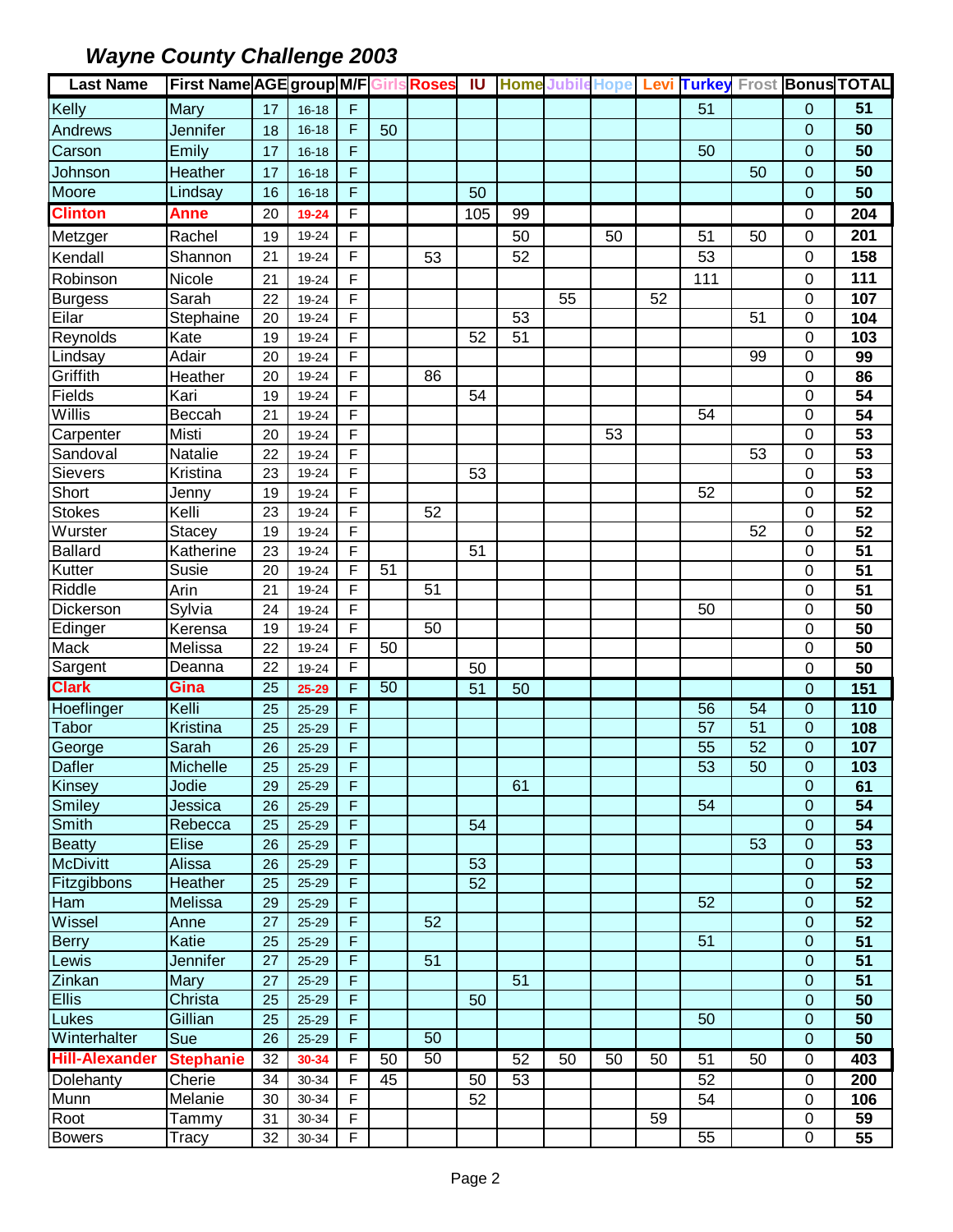| <b>Last Name</b>   | <b>First Name AGE group M/F Girls Roses</b> |    |           |                |    |    | <b>IU</b> |    |    |    |    |                 |     |                | <b>Home Jubile Hope Levi Turkey Frost Bonus TOTAL</b> |
|--------------------|---------------------------------------------|----|-----------|----------------|----|----|-----------|----|----|----|----|-----------------|-----|----------------|-------------------------------------------------------|
| Nelson             | Kris                                        | 33 | 30-34     | F.             |    |    |           |    |    |    |    |                 | 55  | 0              | 55                                                    |
| Jones              | Gina                                        | 34 | 30-34     | F              |    |    |           |    |    |    |    |                 | 54  | 0              | 54                                                    |
| <b>Burk</b>        | Kelly                                       | 30 | 30-34     | F              |    |    |           |    |    |    |    |                 | 53  | 0              | 53                                                    |
| Senefeld           | Julie                                       | 34 | 30-34     | F              |    |    |           |    |    |    |    | 53              |     | 0              | 53                                                    |
| Hendrix            | Kathy                                       | 31 | 30-34     | F              |    |    |           |    |    |    |    |                 | 52  | 0              | $\overline{52}$                                       |
| <b>Bales</b>       | Natalie                                     | 32 | 30-34     | F              |    |    | 51        |    |    |    |    |                 |     | 0              | 51                                                    |
| Fields             | Tracy                                       | 33 | 30-34     | F              |    |    |           |    | 51 |    |    |                 |     | 0              | 51                                                    |
| Frederixon         | Jill                                        | 30 | 30-34     | F              |    |    |           | 51 |    |    |    |                 |     | 0              | 51                                                    |
| Maurer             | Karen                                       | 34 | 30-34     | F              |    |    |           |    |    |    |    |                 | 51  | 0              | 51                                                    |
| Perry              | Aimee                                       | 31 | 30-34     | F              |    |    |           |    |    |    |    | 50              |     | 0              | 50                                                    |
| Ronan              | Jenny                                       | 30 | 30-34     | F              |    |    |           | 50 |    |    |    |                 |     | 0              | 50                                                    |
| <b>Mertz</b>       | Pam                                         | 35 | 35-39     | F.             | 80 | 95 | 96        | 92 | 62 | 62 | 61 | 126             | 133 | 52             | 859                                                   |
| <b>Stahl</b>       | <b>Aletha</b>                               | 36 | 35-39     | F.             |    | 45 | 75        | 82 | 59 | 59 |    | 97              | 117 | $\overline{0}$ | 534                                                   |
| <b>Casteel</b>     | <b>Christine</b>                            | 38 | 35-39     | F.             | 53 | 54 | 54        |    | 53 | 55 | 50 | 53              | 55  | $\mathbf 0$    | 427                                                   |
| Scott              | Colleen                                     | 38 | 35-39     | F              |    |    |           | 52 |    |    |    | $\overline{51}$ | 54  | 0              | 157                                                   |
| <b>Dick</b>        | Debra                                       | 35 | 35-39     | F              |    | 51 |           |    |    |    |    | 50              | 53  | 0              | 154                                                   |
| Punzo              | Diana                                       | 38 | 35-39     | F              | 54 | 45 | 53        |    |    |    |    |                 |     | 0              | 152                                                   |
| Shelley            | <b>Beth</b>                                 | 35 | 35-39     | F              | 51 | 50 |           |    |    |    |    |                 |     | 0              | 101                                                   |
| <b>Davis</b>       | Wanda                                       | 36 | 35-39     | F              |    |    |           |    |    |    |    | 82              |     | 0              | 82                                                    |
| Heron              | Marlene                                     | 35 | 35-39     | F              |    |    |           |    |    |    |    |                 | 56  | $\overline{0}$ | $\overline{56}$                                       |
| <b>Thomas</b>      | Sheri                                       | 37 | 35-39     | F              |    |    |           | 54 |    |    |    |                 |     | $\overline{0}$ | 54                                                    |
| Rogers             | Eden                                        | 39 | 35-39     | F              |    |    |           | 53 |    |    |    |                 |     | $\overline{0}$ | 53                                                    |
| Sizemore           | Sheryl                                      | 36 | 35-39     | F              |    | 53 |           |    |    |    |    |                 |     | 0              | 53                                                    |
| Pamer              | Lori                                        | 39 | 35-39     | F              |    |    |           |    |    |    |    | 52              |     | $\overline{0}$ | 52                                                    |
| Stoley             | Nancy                                       | 38 | 35-39     | F              |    | 52 |           |    |    |    |    |                 |     | $\overline{0}$ | 52                                                    |
| Walschlager        | Pam                                         | 35 | 35-39     | F              |    |    |           |    |    |    |    |                 | 52  | $\mathbf 0$    | 52                                                    |
| Wert               | Joyce                                       | 37 | 35-39     | F.             | 52 |    |           |    |    |    |    |                 |     | 0              | 52                                                    |
| Wilson             | Angi                                        | 38 | 35-39     | F              |    |    | 52        |    |    |    |    |                 |     | 0              | 52                                                    |
| Kulp               | <b>Shelly</b>                               | 39 | 35-39     | F              |    |    |           | 51 |    |    |    |                 |     | 0              | 51                                                    |
| Sheard             | Michelle                                    | 39 | 35-39     | F              |    |    |           |    |    |    |    |                 | 51  | $\overline{0}$ | 51                                                    |
| Wolf               | Lisa                                        | 36 | 35-39     | F              |    |    | 51        |    |    |    |    |                 |     | $\overline{0}$ | $\overline{51}$                                       |
| Davidson           | Lisa                                        | 38 | 35-39     | F              |    |    |           |    |    |    |    |                 | 50  | $\overline{0}$ | 50                                                    |
| <b>Hickman</b>     | Sheri                                       | 36 | 35-39     | F              |    |    | 50        |    |    |    |    |                 |     | $\overline{0}$ | 50                                                    |
| Martin             | Ginger                                      | 35 | 35-39     | F              | 50 |    |           |    |    |    |    |                 |     | $\overline{0}$ | 50                                                    |
| Waltz              | Amy                                         | 39 | 35-39     | $\overline{F}$ |    |    |           | 50 |    |    |    |                 |     | $\overline{0}$ | $\overline{50}$                                       |
| <b>Hale</b>        | <b>Kelly</b>                                | 41 | $40 - 44$ | F.             | 52 | 51 | 54        | 51 | 50 | 50 | 50 | 51              | 53  | 52             | 514                                                   |
| <b>Stienbarger</b> | <b>Mary Ann</b>                             | 44 | 40-44     | F.             |    | 50 | 55        | 54 |    |    |    | 54              | 55  | 0              | 268                                                   |
| Smith              | Monique                                     | 44 | $40 - 44$ | F.             |    | 56 |           | 57 |    |    |    | 56              | 72  | 0              | 241                                                   |
| Cox                | Maggie                                      | 41 | 40-44     | F              |    |    | 57        |    |    |    |    | 55              | 56  | 0              | 168                                                   |
| Kalve              | Kari                                        | 40 | 40-44     | F              |    |    | 52        | 53 |    |    |    |                 | 52  | 0              | 157                                                   |
| Tipton             | <b>Bernice</b>                              | 43 | 40-44     | F              | 51 |    | 51        | 52 |    |    |    |                 |     | 0              | 154                                                   |
| Erbse              | Zoey                                        | 44 | 40-44     | F              |    | 54 | 56        |    |    |    |    |                 |     | 0              | 110                                                   |
| Arnold             | Laura                                       | 41 | 40-44     | F.             |    |    |           |    |    |    |    | 53              | 54  | 0              | 107                                                   |
| Gibbs              | Ann                                         | 44 | 40-44     | F              | 53 |    | 53        |    |    |    |    |                 |     | 0              | 106                                                   |
| <b>Baker</b>       | Valarie                                     | 44 | 40-44     | F              |    |    |           | 50 |    |    |    |                 | 51  | 0              | 101                                                   |
| Ahlers             | Jolene                                      | 41 | 40-44     | F              |    |    |           | 76 |    |    |    |                 |     | 0              | 76                                                    |
| Haber              | Shelly                                      | 40 | 40-44     | F              |    |    |           | 56 |    |    |    |                 |     | 0              | 56                                                    |
| Felty              | Mary                                        | 43 | 40-44     | F              |    |    |           | 55 |    |    |    |                 |     | 0              | 55                                                    |
| Oberle             | Wendy                                       | 42 | 40-44     | F              |    | 55 |           |    |    |    |    |                 |     | 0              | 55                                                    |
| Herdrich           | Carrie                                      | 41 | 40-44     | F              |    | 53 |           |    |    |    |    |                 |     | 0              | 53                                                    |
| <b>Bruns</b>       | Dorothy                                     | 41 | 40-44     | F              |    | 52 |           |    |    |    |    |                 |     | 0              | 52                                                    |
| Chapman            | Aimee                                       | 44 | 40-44     | F              |    |    |           |    |    |    |    | 52              |     | 0              | 52                                                    |
| Andrews            | Kelly                                       | 44 | 40-44     | F              | 50 |    |           |    |    |    |    |                 |     | 0              | 50                                                    |
| Evans              | Beth                                        | 40 | 40-44     | F              |    |    |           |    |    |    |    | 50              |     | 0              | 50                                                    |